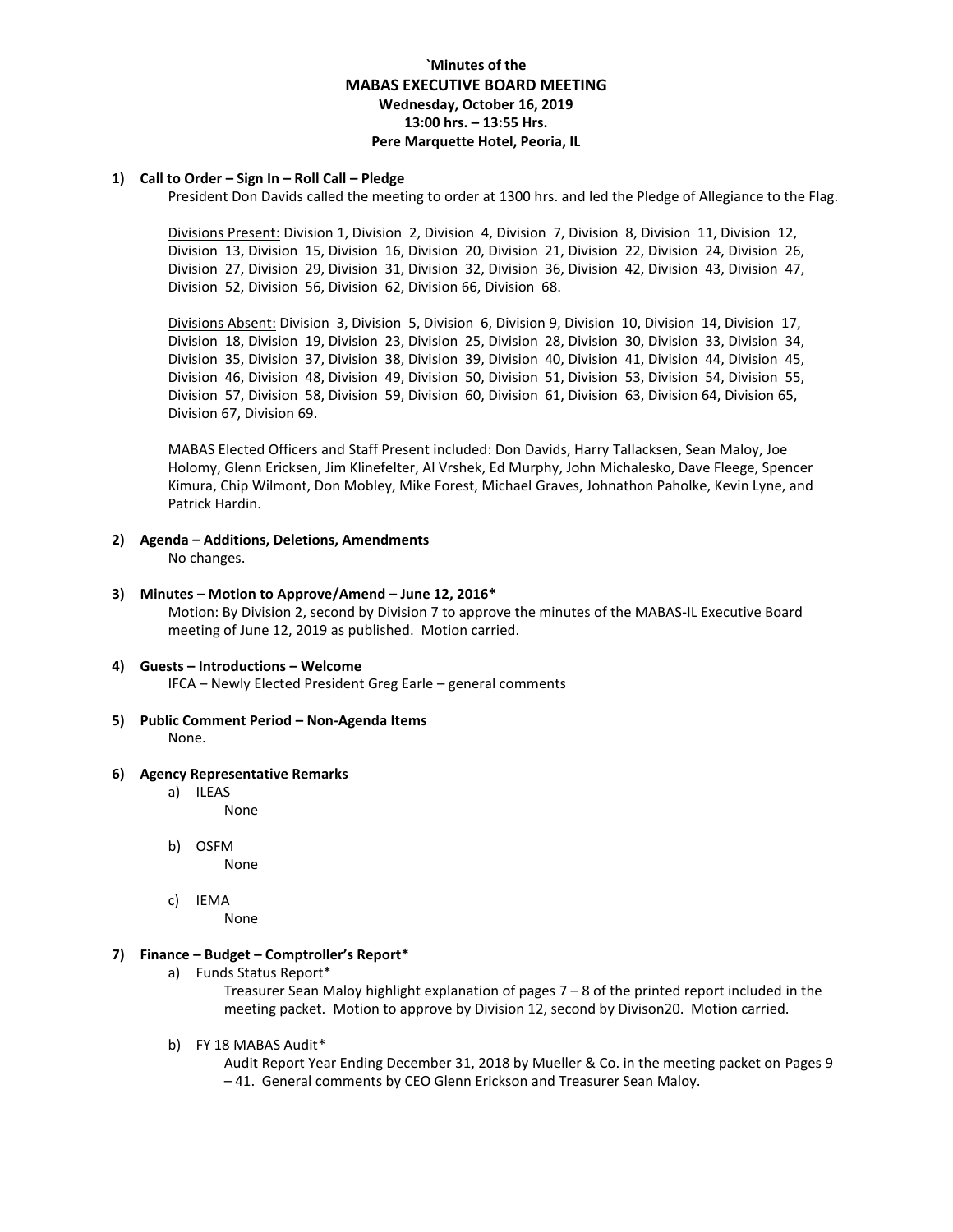## MINUTES OF EXECUTIVE BOARD MEETING OCTOBER 16, 2019

c) Dues Report 2019\*

Treasure Sean Maloy reviewed Page 42 of the meeting packet, showing matrix showing the various line items of all our different grant fund through several grant cycles.

- d) Grant Matrix– Status\*\*
	- 1) 2017 SHGP/UASI Status CEO Erickson reported we are currently finishing up in the UASI FY2017 cycle which runs through the end of this year.
- e) Grant Submittal SHGP/UASI Status\*\*
	- 1)2018 SHPG/UASI Status CEO Erickson reported we are currently working in the 2018 grant. 2)2019 SHGP/UASI Status – CEO Erickson reported we have received the documents for the grant and are in the process of acquiring signatures.
	- 3)2020 Grant Status CEO Erickson reported we are waiting on the packet and guidelines from the Federal Government.
- \*\* Details of the grant status are in the meeting packet on pages 43 50.

#### **8) Attorney, Legal Counsel, Legislative Matters**

- a) MABAS-IL and MABAS-WI Interstate EMS MOA No report
- b) MABAS-IL and MABAS-IN Interstate No report
- c) Other Legal Issues None

#### **9) Policy Considerations**

a) None

#### **10) Committee Matters and Reports**

- a) Bylaws and Elections Committee 1) Update MABAS MOU Proposal – Currently being reviewed by Legal
- b) Individual Committee Reports None

### **11) CEO Report**

- a) 2020 MABAS Summit Update CEO Erickson reported registration will be opened on-line the same as last year. A notice will be sent out as well as posted on the website and social media pages.
- b) Division 7 Kankakee County MSIT Team Standup
- c) MABAS Non-Profit Foundation Status Report Jay Reardon continues to Chair the Foundation and has acquired a number of corporate representative. One has committed to an annual donation for the next few years.
- d) OSFM Gross Decon Kit Project MABAS, IFSI, and OSFM are in the process of creating a training program and distribution to EVERY DEPARTMENT in the state a gross decon "bucket" for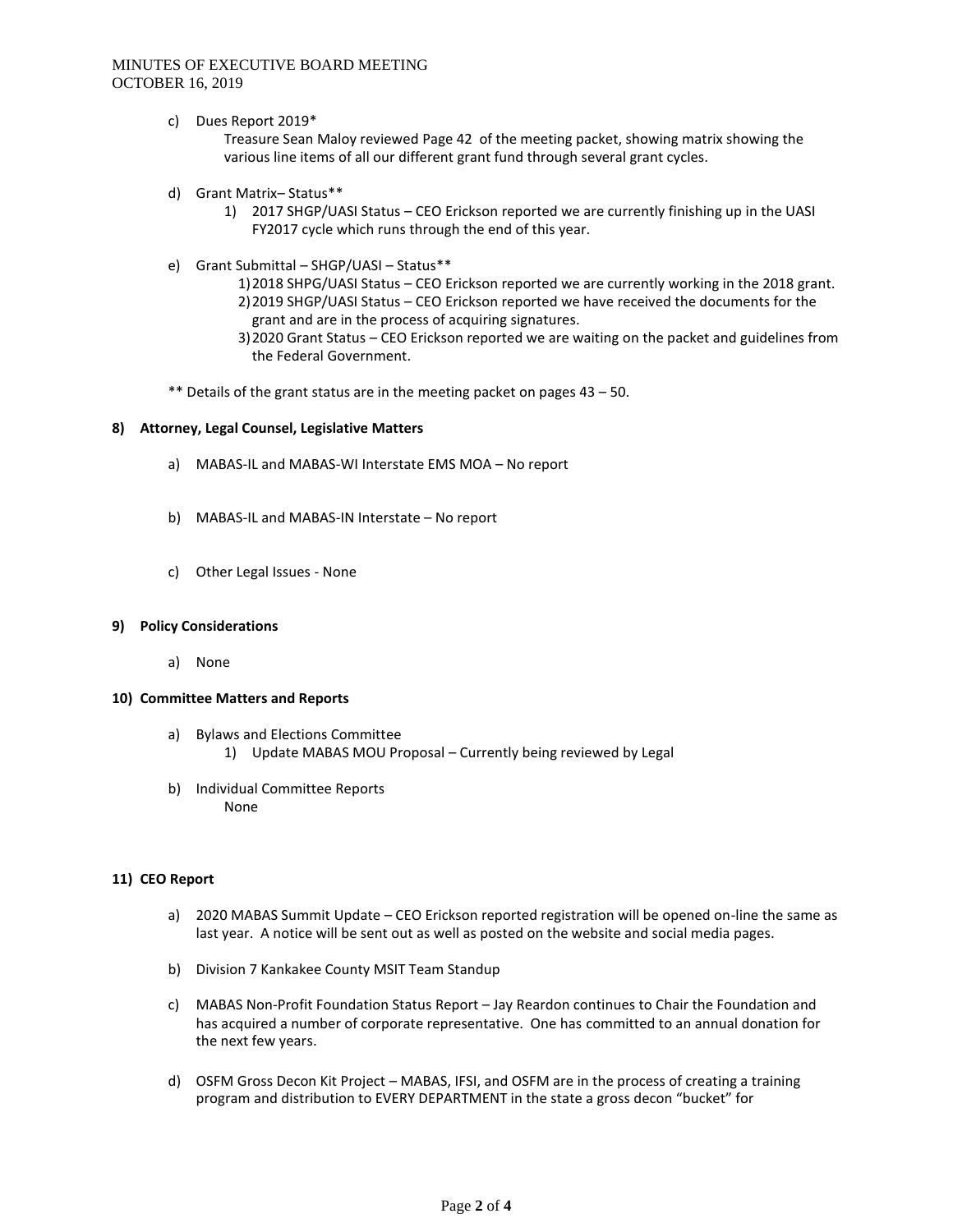decontamination on scene. In order to receive the FREE "bucket", the department will need to participate in the training. MABAS will serve as the distributor of the buckets. More details on the training and distribution is forthcoming. This project is being funded by OSFM.

- e) ILEAS IDPH Narcan Project No report
- f) ITTF School Stop The Bleed Kit Project No Report
- g) 2020 MABAS Dues Committee No report
- h) 2020 MABAS Leadership Election
	- 1) Nomination Process Announcement a notice of open positions for  $1<sup>st</sup>$  Vice President,  $2<sup>nd</sup>$ Vice President, and Treasurer will be coming out. 2<sup>nd</sup> Vice President Harry Tallacksen will not be seeking re-election. Requirements are listed in the packet on Page 82 (Index #A-02-04 Revised 10/17/2018).
- i) Replacement of Expiring Equipment A letter was sent to every Division explaining equipment replacement as outlined in the original MOU's each Division signed.
- j) 2019 Flood Event Update detail report on pages 51 53. General comments by Don Mobley and the status of reimbursement submissions. Waiting on a few Divisions who have not provided proper documentation.
- k) Section Chief Operations Don Mobley
	- 1) Special Teams Status Report detail report in packet page 53. General comments.
	- 2) Operations Reports detail report on 56 73. General comments.

### **12) Capital/Major Projects Review**

a) MRC Repair Issues - CEO Erickson provided an overview of various repairs being made at the MRC all within budget. This includes roof repairs and repairs to the building generator.

## **13) Old Business**

a) MABAS By-Laws Amended Article V (Introduced June 12, 2019). Motion by Division 24, second by Division 22 to accept the amendment as presented at the June 12, 2019 meeting. Motion carried.

### **14) New Business**

- a) Illinois Fire Services Association (IFSA) Legislative Initiatives and State Fair Report Flyer in the packet on page 85 - 86 with status on manning the Tent.
- b) CIMS Rebuild Update Reported most the of Teams have registered. Ed Murphy has assisted several Divisions during the Chiefs Conference. No actual cards have yet been issued.
- c) Wisconsin/Michigan/Indiana MABAS Leadership Meeting Report September 2019 CEO Erickson reported members of the Executive Boards from IL and WI met on September 12 (minutes of the meeting in the packet page 87 -89) We are attempting to set up a meeting at the MABAS Summit in February with representatives from each of the Executive Boards of IL, WI, MI, and IN. More to follow.